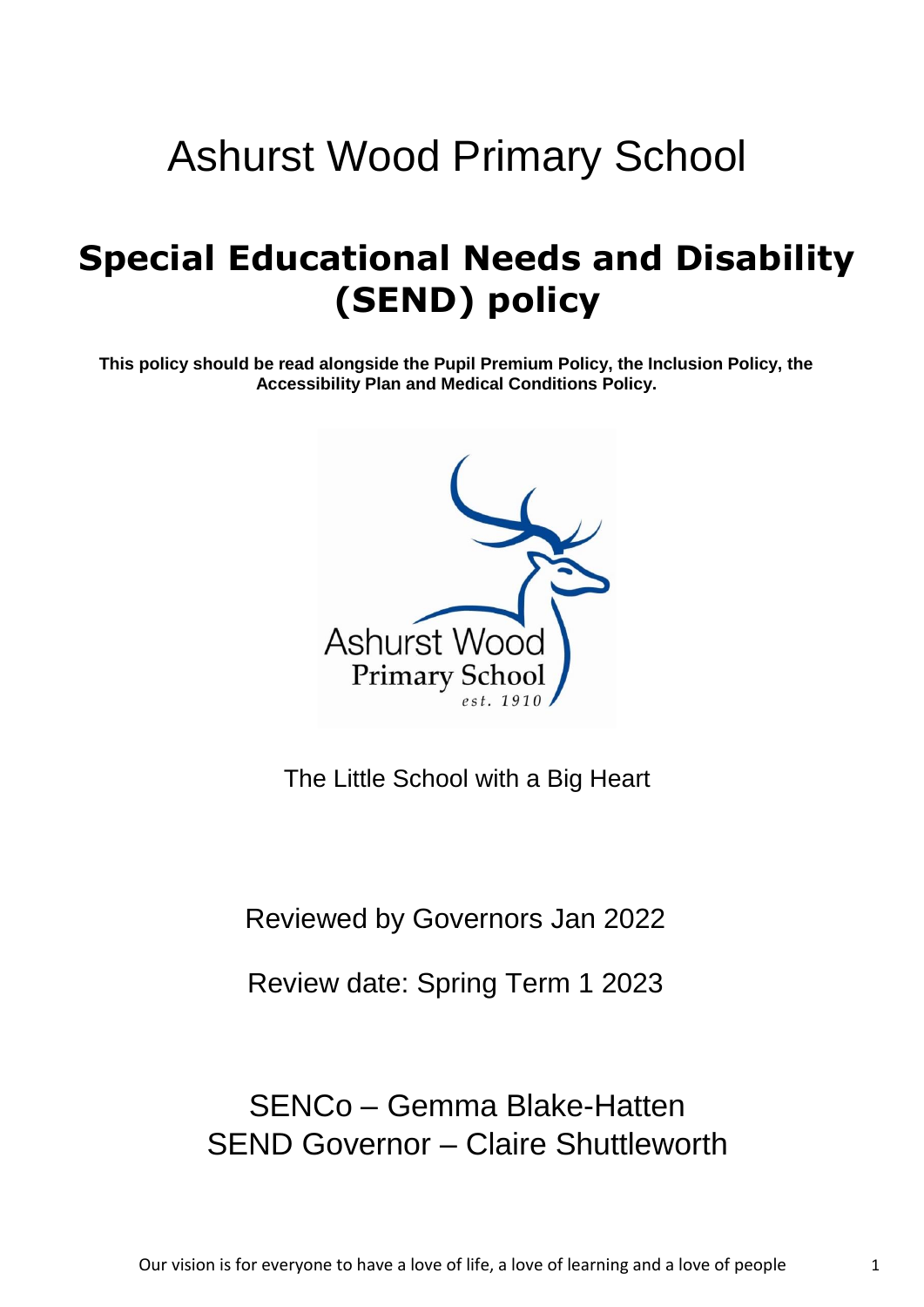#### **Special Educational Needs and Disability Policy**

The law says that a child has special educational needs or disability if they have a learning difficulty or disability which calls for special educational provision to be made for them. A child of compulsory school age or a young person has a learning difficulty or disability if they:

- (a) have a significantly greater difficulty in learning than the majority of others of the same age; or
- (b) have a disability which prevents or hinders them from making use of educational facilities of a kind generally provided for others of the same age in mainstream schools or mainstream post-16 institutions.

#### **Categories of SEND as dictated in the Code of Practice 2015 are:**

Communication and interaction Cognition and learning Social, emotional and mental health Sensory and/or physical

A New Code of Practice for Special Educational Needs became effective from 1st September 2014 and was revised in May 2015. This Code of Practice is statutory guidance from the Department for Education on duties, policies and procedures relating to Part 3 of the Children and Families Bill and associated regulations. The Code provides practical advice on how to carry out statutory duties to identify, assess and make provision for children and young people with special educational needs and disabilities (SEND).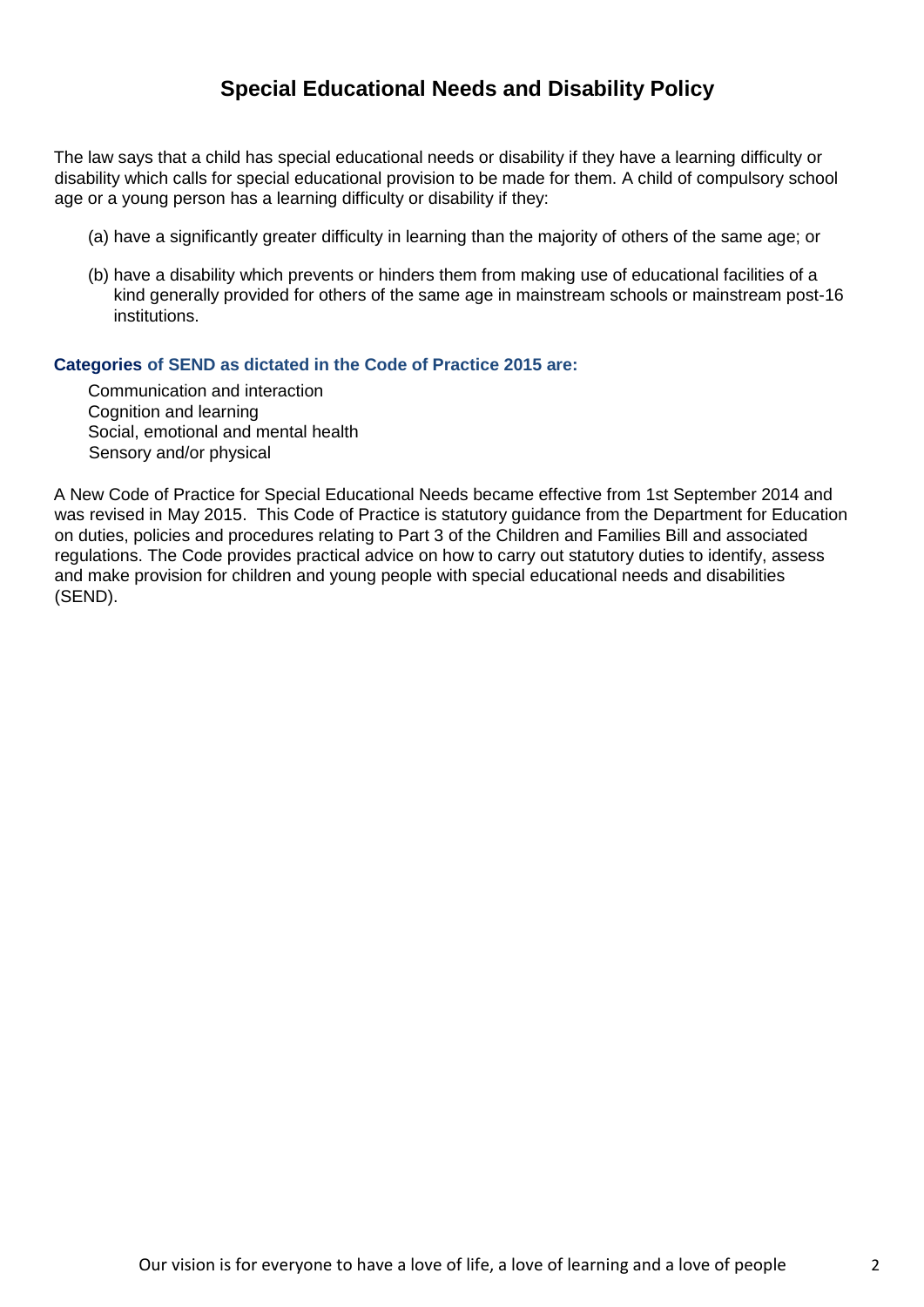## **Fundamental Principles**

The principles of the SEND Code of Practice are:

- Involving children, parents and young people in decision making
- Identifying children and young people's needs
- Greater choice and control for parents and young people over their support
- Collaboration between education, health and social care services to provide support
- High quality provision to meet the needs of children and young people with SEND
- Supporting successful preparation for adulthood

#### **Aims**

At Ashurst Wood Primary School, we are committed to offering an inclusive curriculum to ensure the best possible progress for all learners whatever their needs or abilities. Not all pupils with disabilities have special educational needs and not all pupils with SEN meet the definition of disability but this policy covers all of these pupils.

The ultimate aim of our SEND policy and practice in school is to endeavour to ensure that every child, whether they have special educational needs or not, is involved in the full life of the school and that they make progress across the curriculum.

Key aims are:

- to have regard to the New Code of Practice 2014 and the updates made in 2015 (0-25);
- to identify (as soon as possible) learners with special educational needs and disabilities and ensure that their needs are met;
- to provide an inclusive environment that ensures that learners with special educational needs and disabilities are able to join in with all the activities of the school;
- to ensure that all learners make the best possible progress;
- to ensure parents are informed of their child's special needs and that there is effective communication between parents and school;
- to ensure that learners express their views and are fully involved in decisions which effect their education;
- to ensure that learners develop confidence, independence and self-esteem;
- to promote effective partnership and involve outside agencies when appropriate.
- to ensure that all learners leave school with a love of life, people and learning.

#### **The graduated response to children with 'Additional Needs'**

The school has adopted the graduated approach to map out the levels of support across the school. These are as follows;

- Universal Provision
- Early Intervention support
- Targeted additional support
- Targeted intensive additional support- SEN register
- Provision over and above that which would be expected at previous levels-EHCP

The full graduated response document can be seen in Appendix A

In line with the graduated tool, the school follows a graduated Response in meeting the needs of children with SEND:

The graduated response is '**assess, plan, do and review**:'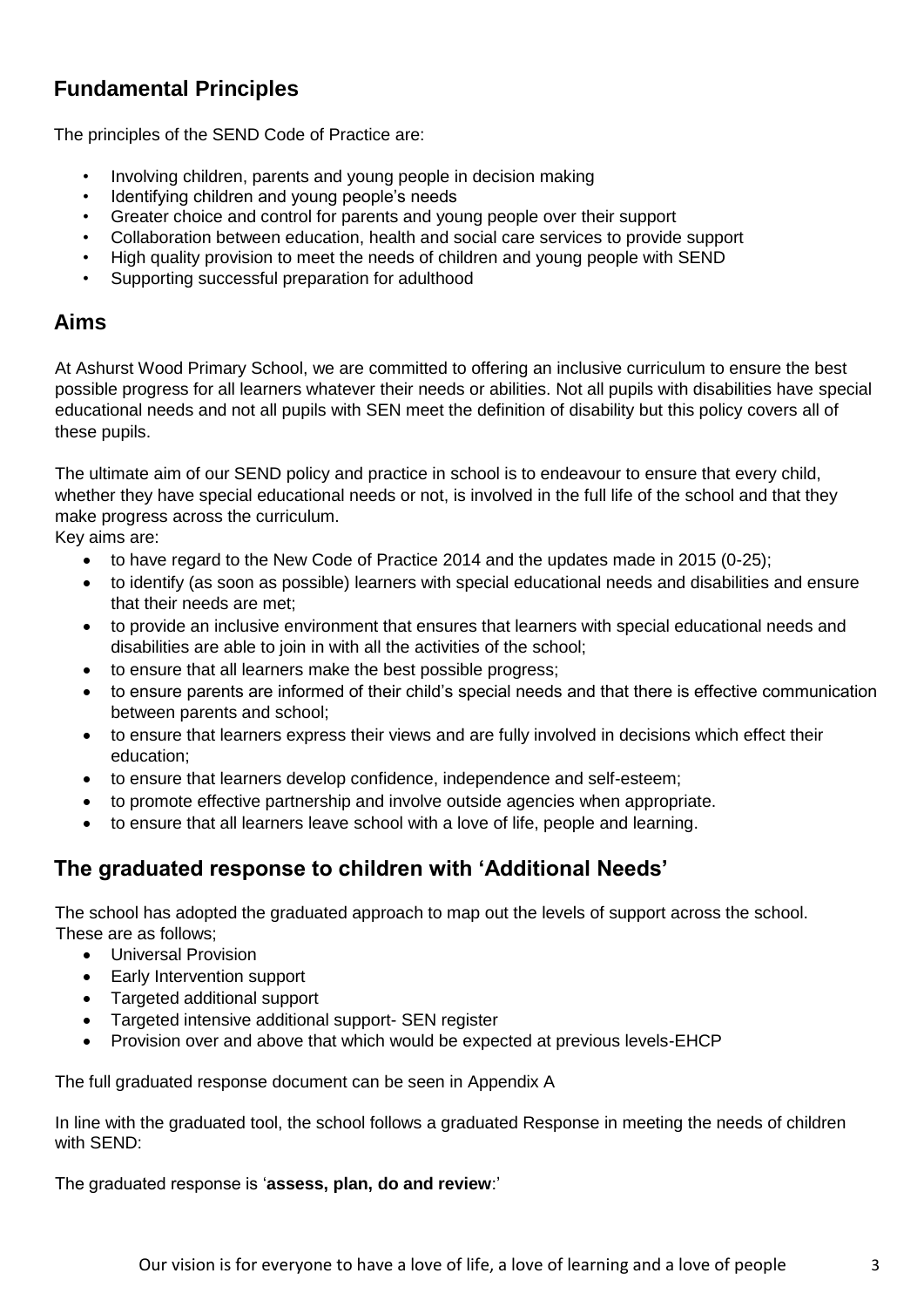**Assess:** Information, data and observations on the pupil held by the school will be collated by the class/subject and SENCO teacher in order to make an accurate assessment of the pupil's needs. Parents will always be invited to this early discussion to support the identification of action to improve outcomes.

**Plan:** If review of the action taken indicates that "additional to and different from" support will be required, then the views of all involved including the parents and the pupil will be obtained and appropriate evidence-based interventions identified, recorded and implemented by the class/subject teacher with advice from the SENCo.

**Do:** SEN support will be recorded on a plan that will identify a clear set of expected outcomes, which will include stretching and relevant academic and developmental targets (this may include, for young people, targets around preparing for adulthood) that take into account parents' aspirations for their child. Parents and the pupil will also be consulted on the action they can take to support attainment of the desired outcomes. This will be recorded and a date made for reviewing attainment.

**Review**: Progress towards these outcomes will be tracked and reviewed termly.

### **Education, Health and Care Plans (EHC plan)**

For a very few pupils the help given through School Support may not be sufficient for the pupil to make adequate progress. It will then be necessary for the school, in consultation with the parents and any other external agencies already involved, to consider whether the Local Authority (L.A) should initiate an Education Health and Care Plan (EHC plan). At this stage the pupil will have demonstrated considerable cause for concern. The school provides the LA with written evidence or information about the child and the LA considers implementing an evaluation for an EHC plan.

If the application is successful, an EHC plan may or may not be issued depending on the results of this assessment. For any child with an EHC plan termly meetings are held to address their targets and review as necessary. There is an Annual Review meeting to ensure that the targets on the plan continue to be appropriate for the child and that their needs are being met within the current school setting.

#### **The Role of the SEN Co-ordinator**

The SEND Co-ordinator is responsible for:

- overseeing the day-to-day operation of the school's SEND policy;
- coordinating provision for children with SEND;
- liaising with the relevant designated teacher where a looked after pupil has SEND:
- advising a on graduated approach to providing SEND Support:
- advising on the deployment of the school's delegated budget and other resources to meet children's needs effectively;
- liaising with parents of children with SEND;
- liaising with early years providers, other schools, educational psychologists, health and social care professionals, and independent or voluntary bodies;
- being a key point of contact with external agencies, especially the LA and LA support services;
- liaising with potential next providers of education to ensure a young person and their parents are informed about options and a smooth transition is planned;
- working with the head teacher and school governors that the school meets its responsibilities under the Equality Act (2010) with regard to reasonable adjustments and access arrangements;
- ensuring that the school keeps the records of all children with SEND up to date.

#### **The Role of the Governing Body**

- To liaise with the SENCo and the Head Teacher to monitor the provision of SEND within the school.
- To support provision within the school.
- To challenge provision within the school.

Our vision is for everyone to have a love of life, a love of learning and a love of people 4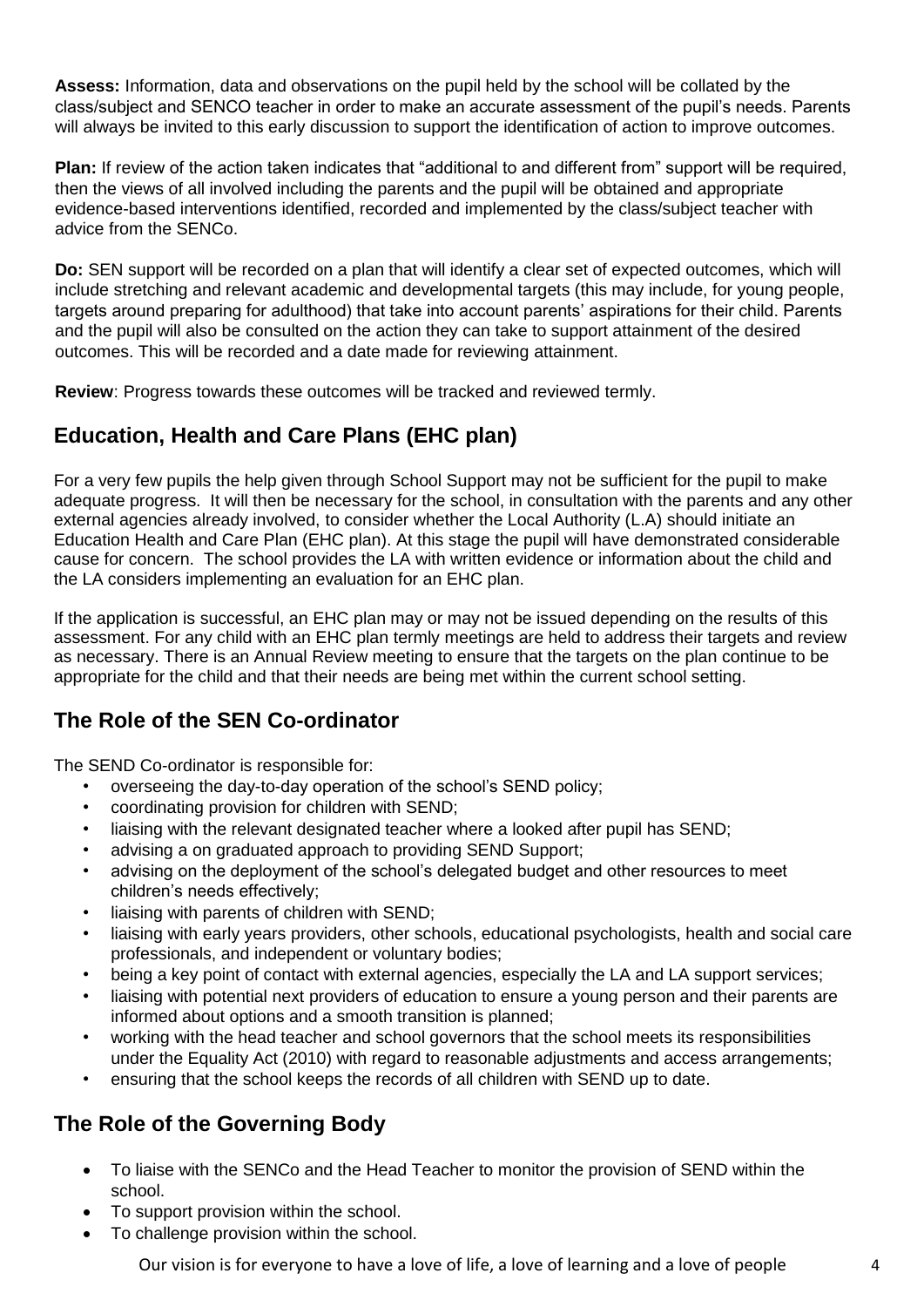## **The Role of the Head Teacher**

- To be aware of all special needs cases in the school.
- To meet on a regular basis with the SENCo, members of staff and Learning Support/Class Assistants to discuss the children's progress.
- To work with the SENCo, In-School Learning Support Staff, Local Authority and parents, ensuring that the children receive appropriate support and provision.
- To report on SEND matters to the Governors in termly Head's reports.

#### **The Role of the Class Teacher**

- To have a knowledge and understanding of the pupils needs within the class
- To liaise with the SENCo, INA, TA, and other agencies
- To reduce barriers to learning
- To adapt the curriculum and environment to ensure full inclusivity while retaining high expectations
- To monitor and action learning plan targets
- To review progress against these targets
- To meet with parents to share progress and discuss next steps, particularly with regard to developing and amending the ILP

#### **The Role of the Parent**

The parent of every child of compulsory school age must make sure that they receive efficient full time education suitable

- (a) to their age, ability and aptitude and
- (b) to any special educational needs they may have, either by regular attendance at school or otherwise

(Section 7 Education Act 1996)

Parents have a vital role to play in their child's education. They should:-

- communicate regularly with the school staff and alert them to any concerns they have about their child's learning or provision
- fulfil their obligations under the Home-School Agreement which sets out expectations on both sides
- make every effort to attend the termly ILP meeting so that the plan can be developed jointly with staff and parents
- respond to all communications and invitations, particularly regarding SEND specific meetings and forums

#### **The Role of The Child**

At Ashurst Wood Primary School we actively encourage the views of the child in the provision of their Special Educational Needs. Where appropriate, they are involved in setting targets for their learning and in the writing of their ILP.

#### **How Pupils are assessed for SEND Provision**

At Ashurst Wood Primary School we identify pupils who have a special educational need by regularly monitoring children using methods that include:

- Informal/formal observations and record keeping
- Continual Teacher Assessment
- SATS Results
- NGRT Graded reading and spelling tests

Our vision is for everyone to have a love of life, a love of learning and a love of people 5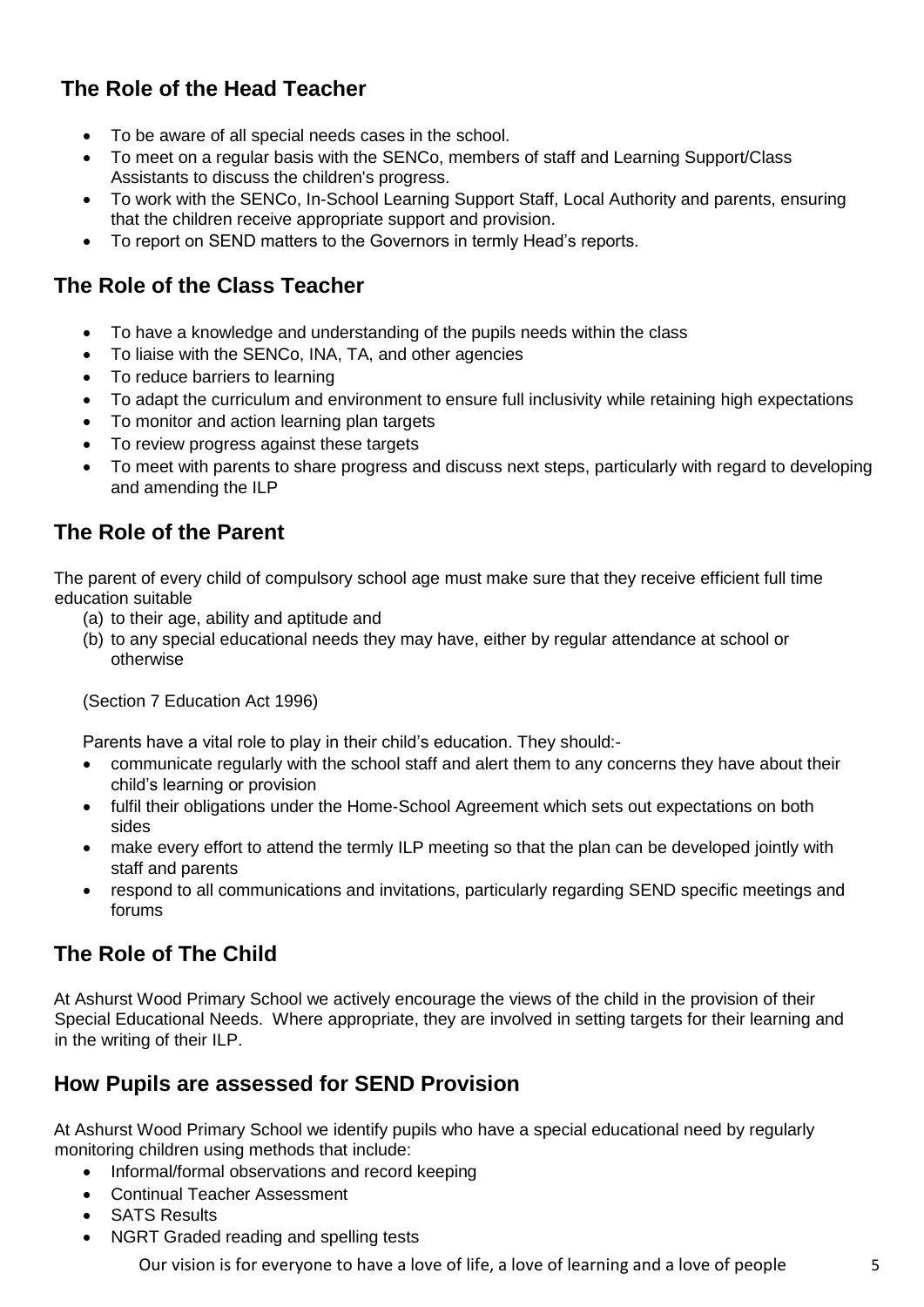- Termly pupil progress meetings
- Termly SEND pupil progress meetings
- Progress from their starting points
- Other forms of assessment appropriate to the child (This is **not** an exhaustive list)

#### **Supporting pupils moving between phases of education**

The school makes full use of information passed to them when the pupil transfers between phases and is open and responsive to expressions of concern and information provided by parents.

Through the many informal links with other Special Needs departments, we are able to exchange ideas and draw upon their expertise. There are Summer Term meetings with the SENCo's of the secondary schools in the area to aid the transition of all Year 6 SEND pupils into secondary education.

There is an additional programme of transition offering additional visit days and contact with new staff for our SEND children or those deemed as more vulnerable. The SENCo's meet from both schools to share information and ensure provision can remain as consistent as possible. The SENCo also meets with other SENCo's in the area through termly EGGS locality group meetings to share good practice and keep up to date with developments in the field.

#### **Supporting All SEND Needs**

Many children experience difficulties of one kind or another during their education. Some are just short term, however, some can be more severe. Children having severe difficulties will require long term help and support. Other children can experience learning difficulties due to emotional problems or physical disabilities. Through our Special Needs system, we seek to address the needs of our children as individuals.

#### **Pupils with Social, Emotional and Mental Health Needs**

A pupil's response to the demands of the school setting will be likely to signal his/her inability to cope with them. Sources of stress may be:

- separation from a family member
- relationship with classmates
- relationship with teacher/adults
- playground environment
- stressful situations

To support these children we:

- give in class support
- help with classroom management
- instigate Individual Behaviour Plans reviewed at least termly with the parent and the child
- offer nurture sessions
- provide support from the Learning Mentor

#### **Pupils with Medical Needs**

Pupils with medical needs have a detailed Individual Health Care Plan (IHCP), compiled in partnership with the school nurse and parents and if appropriate, the pupil themselves. All teaching and support staff are trained as First Aiders and have received epi-pen training. All medicine administration procedures adhere to the LA policy and Department of Education (DfE) guidelines included within our policies, Medical Conditions - Supporting Pupils at School, First Aid and Medicines in School.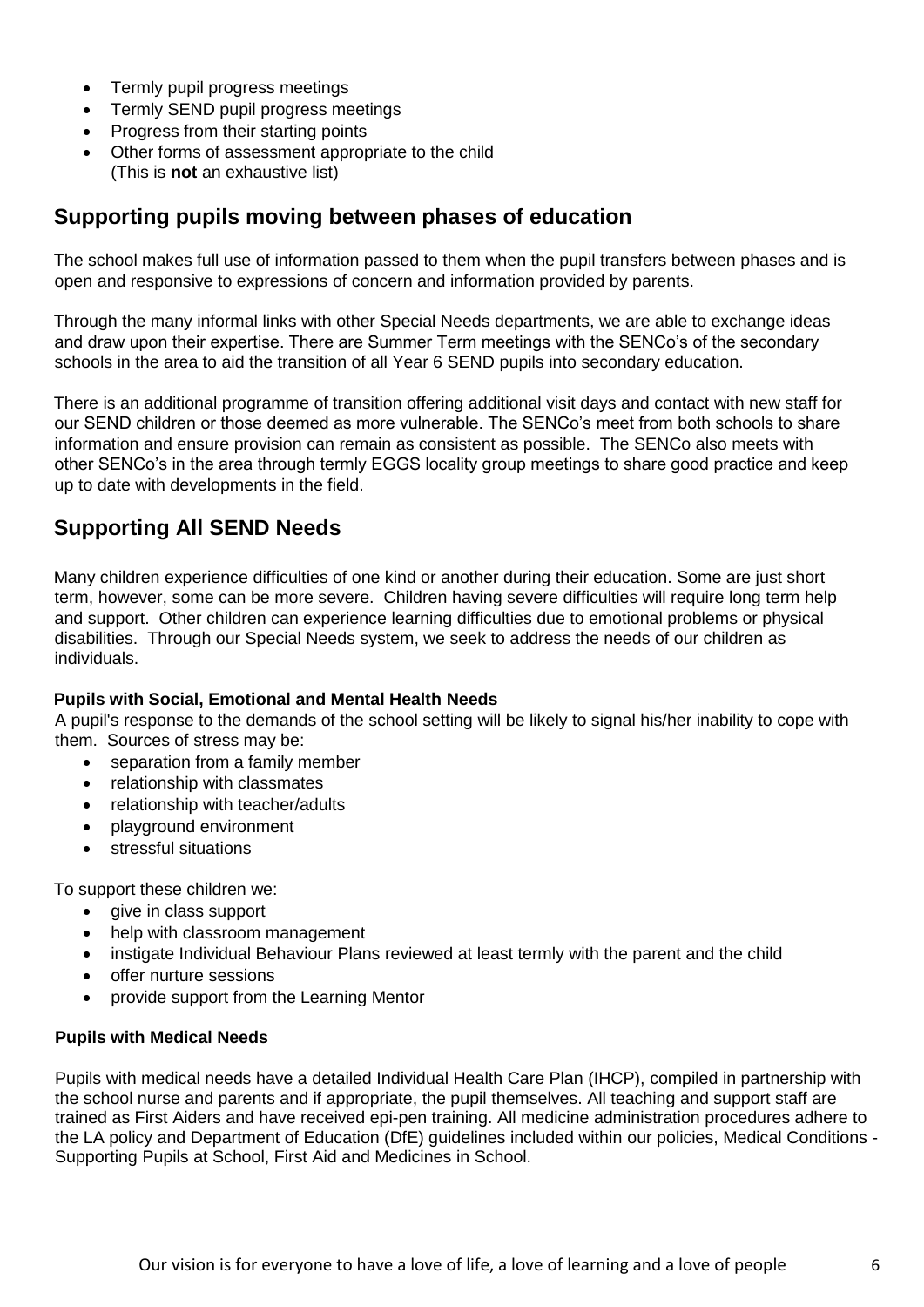#### **Facilities for Pupils who are disabled**

Please refer to our separate Accessibility Policy and Plan. Please also see separate Equality Policy document for further guidance in this area.

#### **EAL**

For children and parents whose first language is not English, we will aim to help access information through the English as an Additional Language Team (EMAT) as well as using our local community to support communication.

#### **Allocation of Resources to Pupils with SEND**

The school has a delegated SEND budget devolved from the school's budget share which is used for funding resources and staffing to ensure high quality provision is provided.

#### **Use of External Support Services**

When the child is deemed to need additional support, we may call upon agencies and use their recommendations as appropriate:-

- Doctor and Nurse the school nurse carries out initial health care interviews with parents and there is a medical examination with the school nurse during the Reception Year for the older Reception children.
- Speech therapist/Occupational therapist/Physiotherapist.
- Educational Psychologist an allocated number per year.
- Advice from Learning Support Advisory Service.
- Educational Welfare Officer to follow up our concerns.
- Social organisations– Family Link Worker (This is **not** an exhaustive list)

In addition, the school may involve external agencies as appropriate including health services and social care, community and voluntary organisations for advice on meeting the needs of pupils with SEND and in further supporting their families.

#### **Staff Training**

On-going training is provided for all staff. Some training occurs annually while other training is provided as a response to specific needs.

#### **Provision maps**

Provision maps are completed termly by each class teacher to demonstrate which interventions/reasonable adjustments they are putting in place for children with SEND and also those children who are currently underachieving.

#### **ILP's**

ILPs are written for all children on the SEND register. These plans are based on assessments undertaken in class and in consultation with the child. The class teacher and parents, then work to co-produce targets that address their child's need. These targets are evaluated and new targets drawn up in response to the evaluation.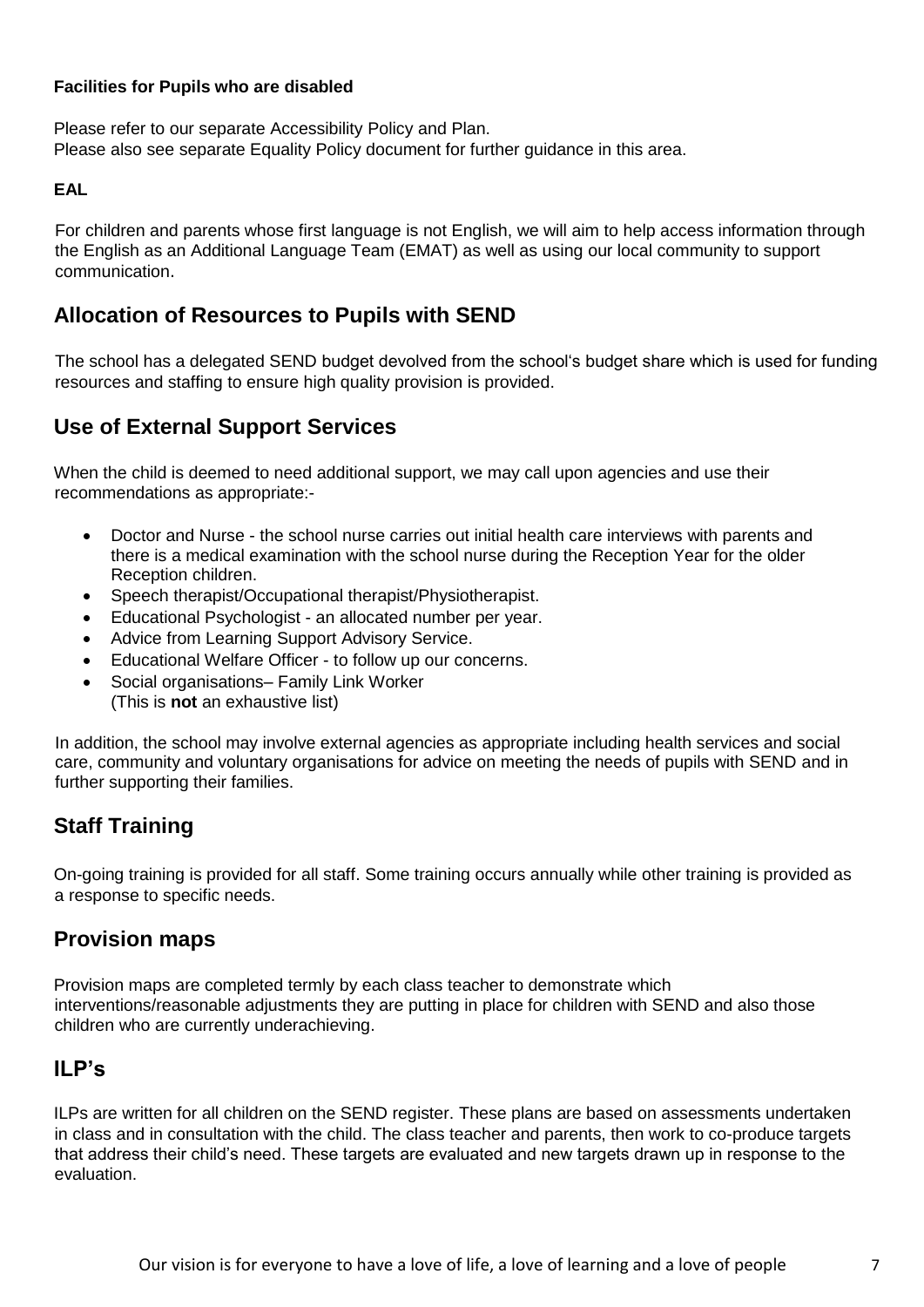## **The East Grinstead SEND Hub (NEST)**

Needs Engage Support Transition (NEST) was established in 2014, in response to the Government's drive for all Local Authorities to set out a 'Local Offer' to parents. The aim of the NEST group is to become an organisation that provides families and schools with "speedy access to services, to improve services and to be of the highest quality and ultimately the main benefit will be greater inclusion of children with a wider range of SENDs in schools".

One of the main requirements of the local offer is that each school publishes on their website a set of questions with answers for parents as a way of setting out what provision we offer at our school. These questions are attached as Appendix C to this policy.

#### **Complaints**

Please refer to our School Complaints Policy for full details of the complaints procedure.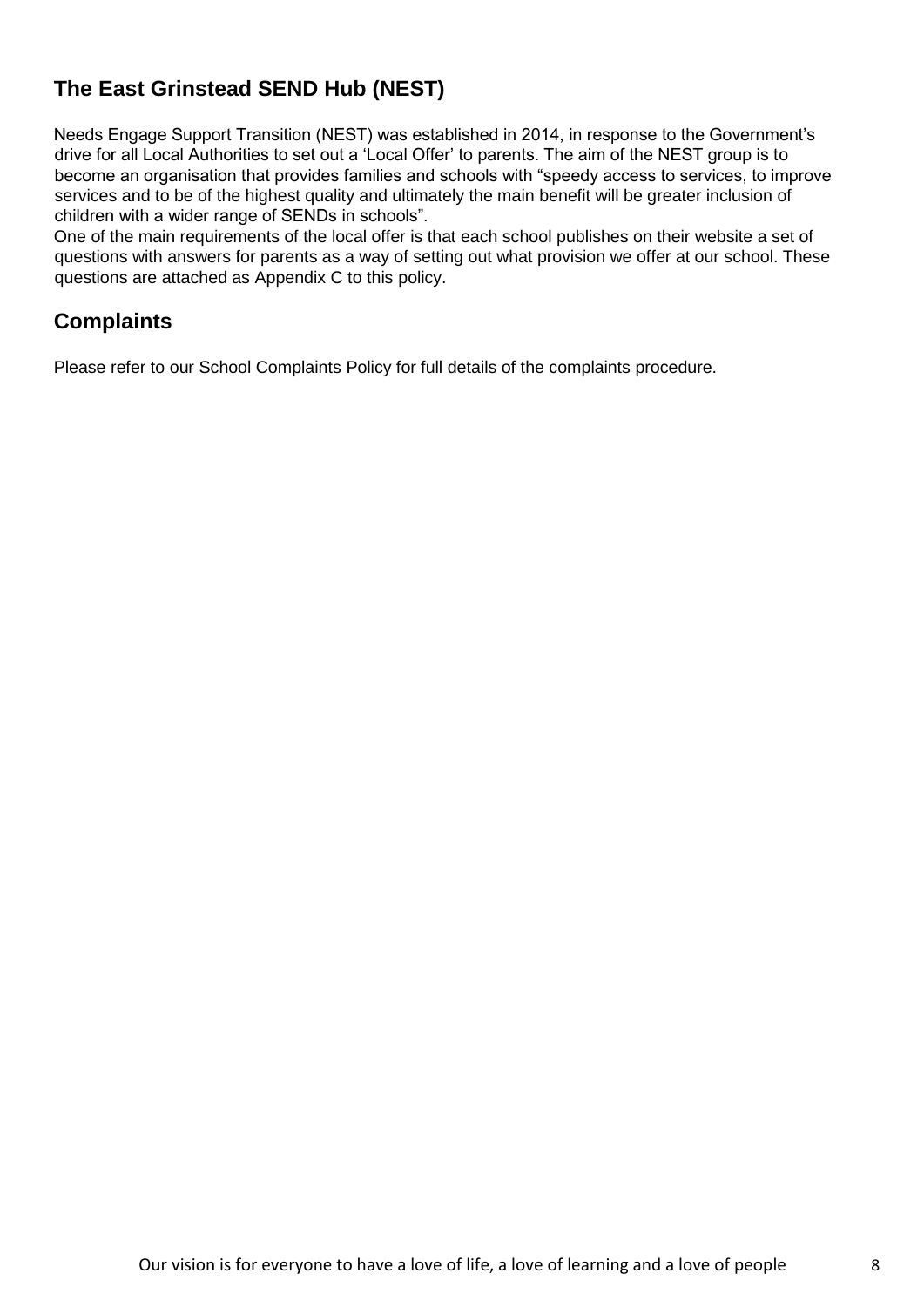#### **Appendix A**

## **Graduated response to support and intervention for pupils with Additional Needs**

| <b>Stage</b>   | <b>Provision</b><br>required                                          | <b>Support and provision</b>                                                                                                                                                                                                                                                                                                                                                                                                                                                                                                                                                                                   | <b>Assessment, recording</b><br>and monitoring<br>systems                                                                                                                                                                                                                                                      | <b>Monitored by</b>                                |
|----------------|-----------------------------------------------------------------------|----------------------------------------------------------------------------------------------------------------------------------------------------------------------------------------------------------------------------------------------------------------------------------------------------------------------------------------------------------------------------------------------------------------------------------------------------------------------------------------------------------------------------------------------------------------------------------------------------------------|----------------------------------------------------------------------------------------------------------------------------------------------------------------------------------------------------------------------------------------------------------------------------------------------------------------|----------------------------------------------------|
| $\mathbf{1}$   | <b>Universal</b><br>provision                                         | High quality first teaching<br>$\bullet$<br>A broad and balanced curriculum<br>$\bullet$<br>within an inclusive classroom<br>Personalised learning targets<br>$\bullet$<br>Attention paid to different learning<br>$\bullet$<br>styles<br>Carefully planned differentiation,<br>$\bullet$<br>including practical, visual, concrete<br>resources<br>Modelling by adults within the<br>$\bullet$<br>classroom<br>Curriculum assessment of progress<br>$\bullet$<br>to support target setting for pupils<br>Assessment for learning and<br>$\bullet$<br>constructive feedback<br>See Inclusive Teaching Checklist | <b>Differentiated</b><br>$\bullet$<br>planning and<br>outcomes<br>Pupil aware of<br>learning targets<br><b>Reviewed at</b><br><b>Pupil Progress</b><br>and Phase<br><b>Review meetings</b><br>with Senior<br>Leadership Team<br>Assessment for<br>Learning systems<br>used to identify<br>strengths/gaps       | <b>Class Teacher</b>                               |
| 2 <sup>1</sup> | Early<br>intervention<br>support<br>(Not on SEN<br>Register)          | In addition to Stage 1:<br>Support within class through small<br>$\bullet$<br>groups and individual support (e.g.<br>cut away, workshops)<br>Differentiation of the curriculum to<br>$\bullet$<br>meet individual learning needs<br>Tools and resources to support<br>$\bullet$<br>access<br>See Inclusive Teaching Checklist                                                                                                                                                                                                                                                                                  | <b>Differentiated</b><br>$\bullet$<br>planning and<br>outcomes<br>Pupil aware of<br>$\bullet$<br>learning targets<br>Reviewed at<br><b>Pupil Progress</b><br>and Phase<br><b>Review meetings</b><br>with Senior<br>Leadership Team<br>Assessment for<br>Learning systems<br>used to identify<br>strengths/gaps | <b>Class Teacher</b><br><b>SLT</b>                 |
| $\overline{3}$ | Targeted,<br>additional<br>support<br>(Not on SEN<br><b>Register)</b> | In addition to Stages 1 - 2:<br>Investigation of strengths and needs<br>$\bullet$<br>Early intervention and personalised<br>$\bullet$<br>provision<br>Inclusion of parents and child as<br>$\bullet$<br>part of a Plan - Do - Review cycle of<br>targeted assessment<br>Targeted support within class<br>$\bullet$<br>through small groups and working<br>individually with an adult<br>Additional group or individual<br>$\bullet$<br>programmes<br><b>Evidence based interventions</b><br>$\bullet$<br>delivered individually or in small<br>groups between 8-20 weeks (e.g.                                 | <b>SENCo made</b><br>$\bullet$<br>aware (Concern<br>sheet completed,<br>detailing<br>evidence of<br>intervention,<br>impact and<br>outcomes)<br><b>Differentiated</b><br>planning and<br>outcomes<br>Pupil aware of<br>$\bullet$<br>learning targets<br><b>Reviewed at</b><br><b>Pupil Progress</b>            | <b>Class Teacher</b><br><b>SLT</b><br><b>SENCo</b> |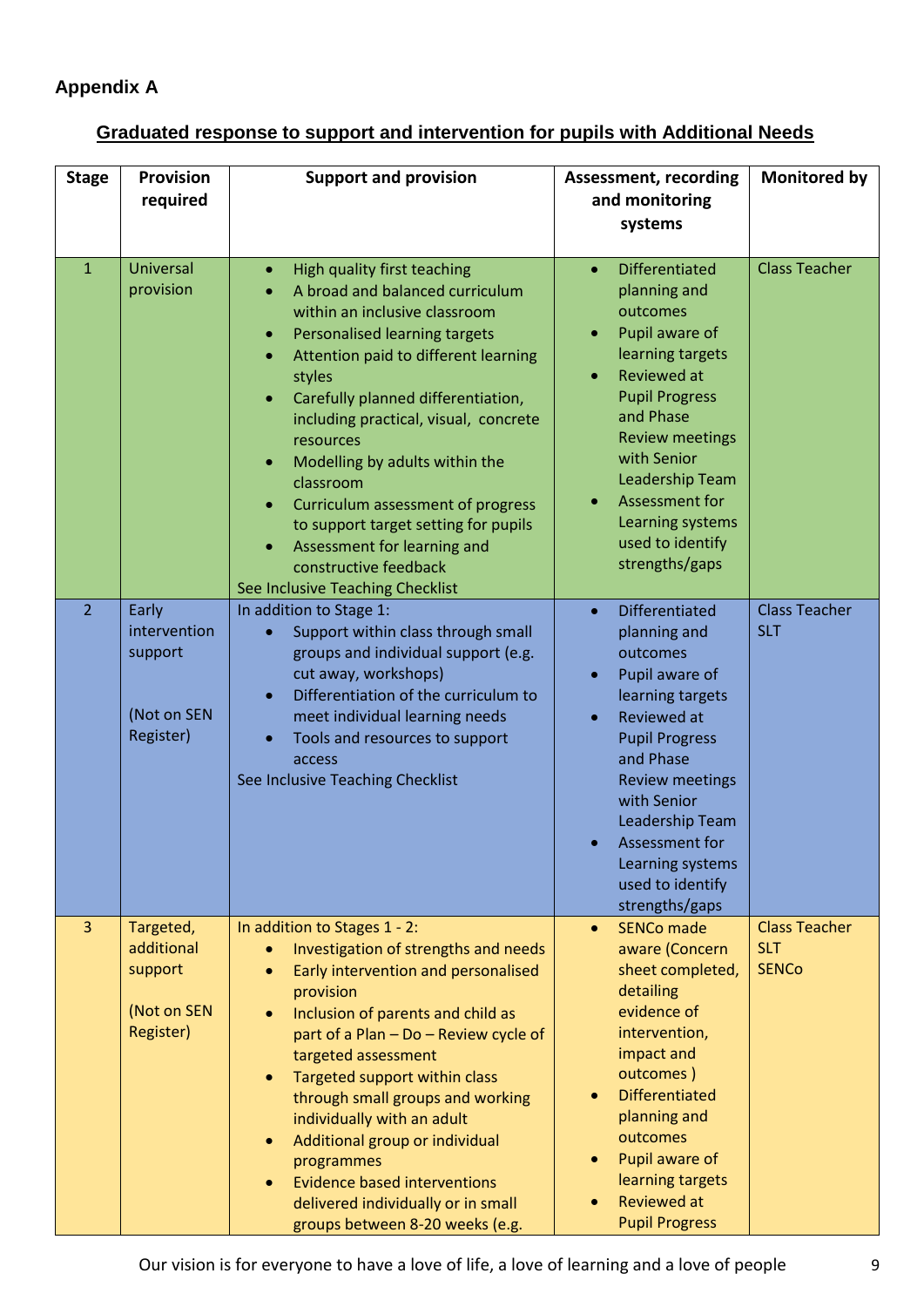|                |                                                                                                                                                                                                                   | ELSA support, phonics and reading<br>interventions etc). Reviewed 6<br>weekly.<br>Differentiation of the curriculum to<br>$\bullet$<br>individual learning needs e.g.<br>alternative methods of recording<br>Tools and resources to support<br>$\bullet$<br>access                                                                                                                                                                                                                                                                                                                                                                                                                                                                                                                                                                                                                                                     | meetings with<br><b>SENCo</b><br><b>Assessment for</b><br>Learning systems<br>used to identify<br>strengths/gaps<br>Intervention<br>records<br>completed<br>weekly to record<br>progress                                                                                                                               |                                      |
|----------------|-------------------------------------------------------------------------------------------------------------------------------------------------------------------------------------------------------------------|------------------------------------------------------------------------------------------------------------------------------------------------------------------------------------------------------------------------------------------------------------------------------------------------------------------------------------------------------------------------------------------------------------------------------------------------------------------------------------------------------------------------------------------------------------------------------------------------------------------------------------------------------------------------------------------------------------------------------------------------------------------------------------------------------------------------------------------------------------------------------------------------------------------------|------------------------------------------------------------------------------------------------------------------------------------------------------------------------------------------------------------------------------------------------------------------------------------------------------------------------|--------------------------------------|
| $\overline{4}$ | Targeted,<br>intensive<br>additional<br>support<br>(SEN<br>register)                                                                                                                                              | In addition to Stages $1 - 3$ :<br>Multi-professional planning and<br>$\bullet$<br>coordinated support may be in<br>place e.g. E.P. Service, Outreach<br>Services (SAOS), Health colleagues,<br>PHIG problem solving and CAMHS.<br>Personalised support, working on<br>$\bullet$<br>an individualised curriculum<br>High levels of adult support and<br>$\bullet$<br>modelling to enable access to the<br>curriculum<br>Personalised resources e.g. work<br>$\bullet$<br>station if appropriate<br>Inclusion of parents/carers, child as<br>$\bullet$<br>part of a Plan-Do-Review cycle of<br>targeted assessment and<br>intervention<br><b>Individual Education Plan reviewed</b><br>$\bullet$<br>at least termly<br>Identified on school provision map,<br>$\bullet$<br>reviewed at least termly<br>Access to an adapted environment<br>if appropriate<br>Individual modifications to the<br>$\bullet$<br>curriculum | <b>Pupil Passport</b><br>$\bullet$<br>Individual<br>$\bullet$<br><b>Education Plan</b><br>with at least<br>termly review<br><b>IEP Progress</b><br><b>Forms</b><br><b>Progress meeting</b><br>with SENCo<br><b>SENCo</b><br>monitoring<br>provision<br>Intervention<br>identified on<br>whole school<br>provision map. | <b>Class Teacher</b><br><b>SENCo</b> |
|                | <b>Request for</b><br>a Statutory<br>Assessment                                                                                                                                                                   | As above<br>$\bullet$                                                                                                                                                                                                                                                                                                                                                                                                                                                                                                                                                                                                                                                                                                                                                                                                                                                                                                  |                                                                                                                                                                                                                                                                                                                        |                                      |
| 5              | Provision<br>over and<br>above that<br>which would<br>be expected<br>at universal<br>and targeted<br>support<br>levels<br>because<br>pupil's needs<br>are<br>exceptional,<br>severe,<br>complex and<br>long term. | In addition to Stages $1 - 4$ :<br>Education, Health and Care Plan<br>(EHCP) reviewed annually (Annual<br>Review)<br>Multi-professional planning and<br>$\bullet$<br>coordinated support e.g. E.P.<br>Service, Outreach Services (SAOS),<br>Health colleagues, PHIG problem<br>solving and CAMHS.<br>Personalised support, working on<br>$\bullet$<br>an individualised curriculum<br>High levels of adult support and<br>$\bullet$<br>modelling to enable access to the<br>curriculum<br>Personalised resources e.g. work<br>$\bullet$<br>station if appropriate                                                                                                                                                                                                                                                                                                                                                      | <b>Annual Review</b><br>$\bullet$<br><b>Meeting</b><br><b>Annual Review</b><br>Report<br><b>Pupil Passport</b><br>Individual<br><b>Education Plan</b><br>reviewed at least<br>termly<br><b>IEP Progress</b><br>Forms<br>Termly progress<br>meeting with<br><b>SENCo</b><br>Intervention<br>identified on               | <b>Class Teacher</b><br><b>SENCo</b> |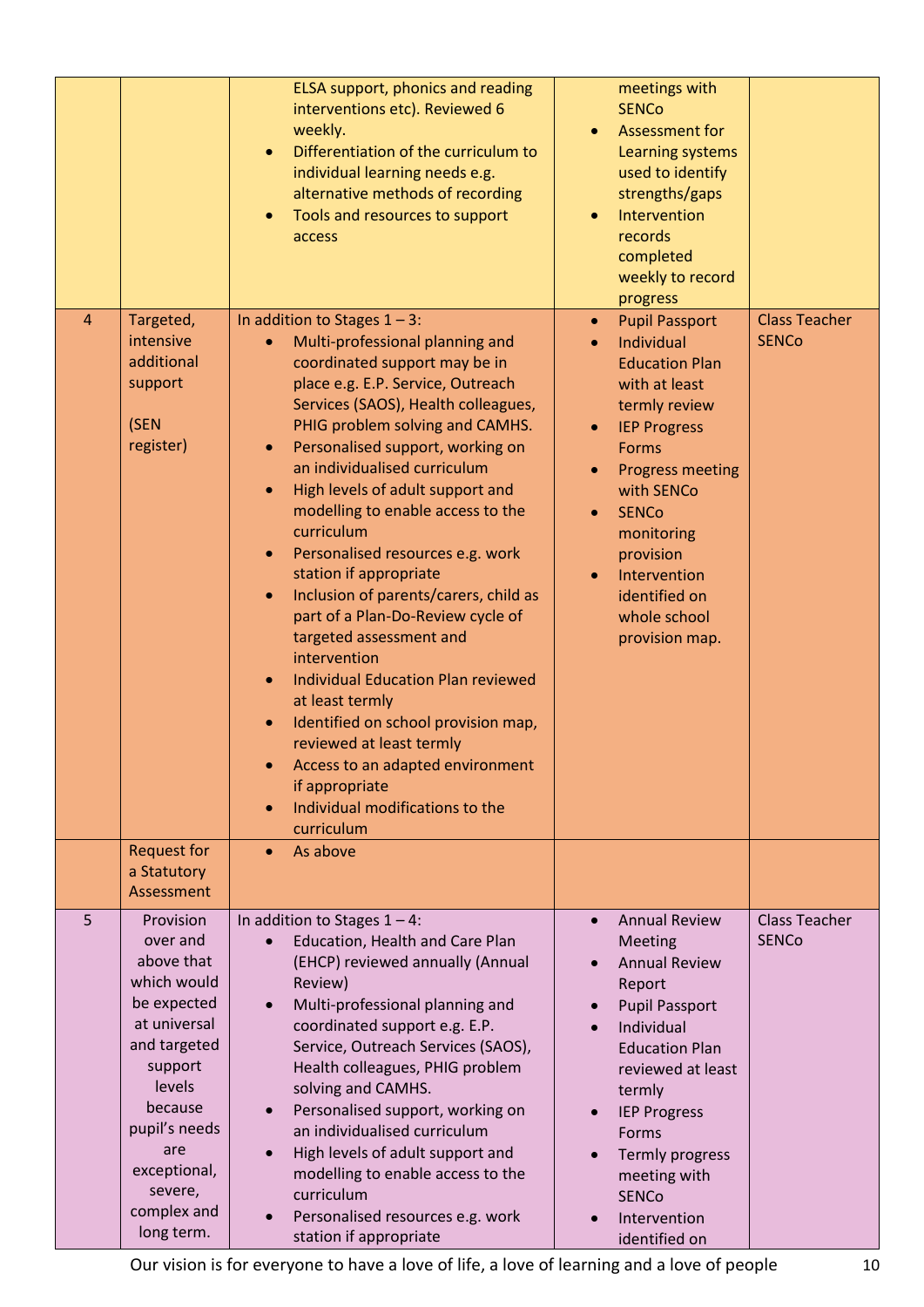| (SEND<br>$register -$<br>EHCP or<br>application) | Inclusion of parents/carers, child as<br>$\bullet$<br>part of a Plan-Do-Review cycle of<br>targeted assessment and<br>intervention<br>Individual Education Plan reviewed<br>$\bullet$<br>at least termly<br>Identified on school provision map,<br>$\bullet$ | whole school<br>provision map. |  |
|--------------------------------------------------|--------------------------------------------------------------------------------------------------------------------------------------------------------------------------------------------------------------------------------------------------------------|--------------------------------|--|
|                                                  | reviewed at least termly<br>Access to an adapted environment<br>$\bullet$<br>if appropriate<br>Individual modifications to the<br>$\bullet$<br>curriculum                                                                                                    |                                |  |